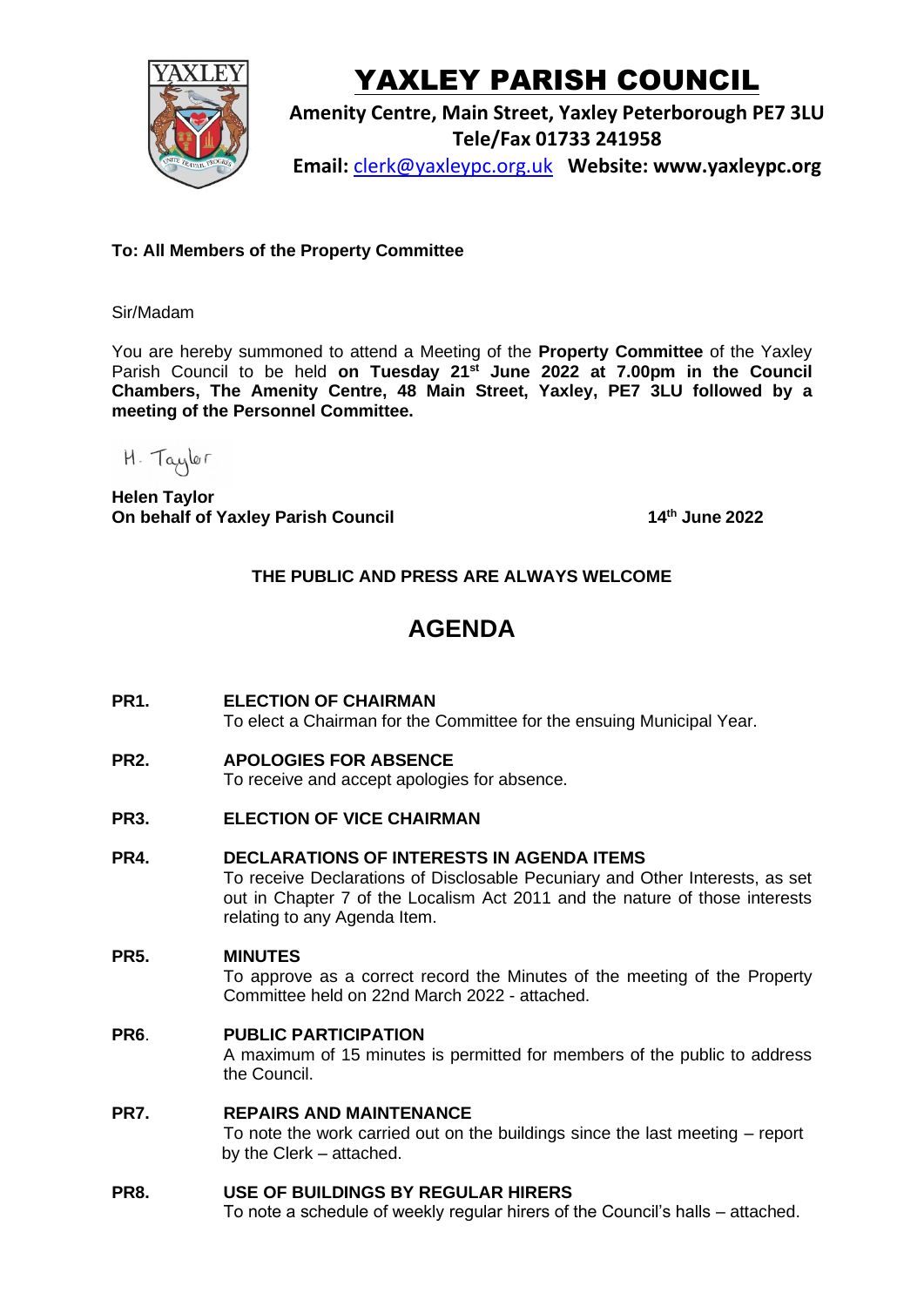### **PR9. FEES AND CHARGES**

To review the fees and charges for use of the Councils facilities (report attached).

#### **PR10. REVIEW OF STANDING COMMITTEES**

To discuss the future of the Committee within the Councils Committee Structure.

#### **PR11. PUBLIC BODIES (ADMISSION TO MEETINGS) ACT 1960 - EXCLUSION OF PRESS AND PUBLIC**

To resolve that in accordance with Section 1(2) of the Public Bodies (Admission to Meetings) Act 1960 and by reason of the confidential nature of the remainder of the business, the Press and the Public be excluded from the Meeting.

## **PR12. STORAGE ROOM EXTENSION QUEENS PARK HALL**

To agree the tender pack for the build - attached.

#### **PR13. PUBLIC BODIES (ADMISSION TO MEETINGS) ACT 1960 – RE-ADMITTANCE OF PRESS AND PUBLIC**

To resolve that the confidential business having been concluded, the Press and Public be re-admitted to the meeting.

#### **Cut off time for the meeting is 8.00pm**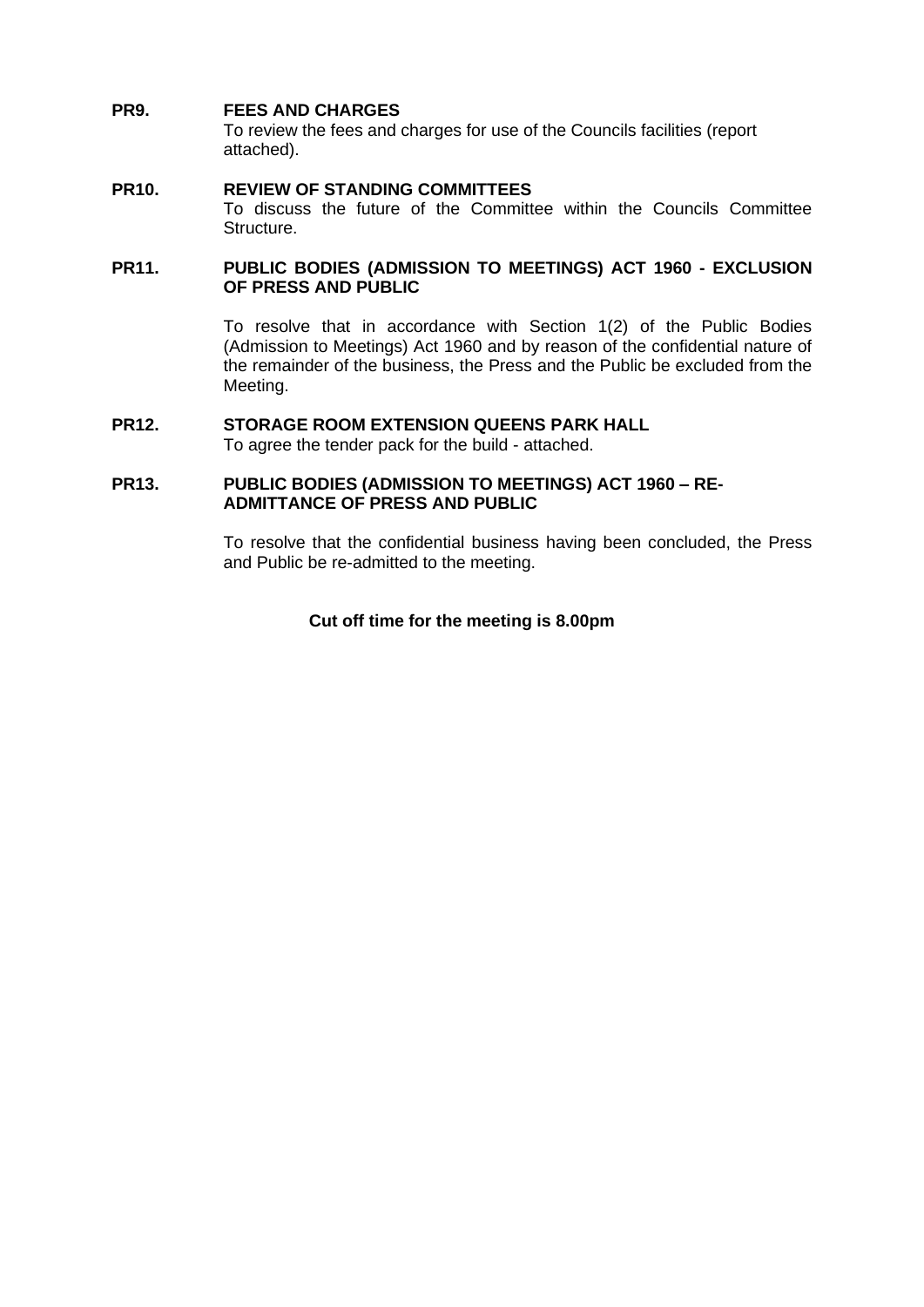#### **Minutes of the Meeting of the Property Committee held in Queens Park Hall, Daimler Avenue, Yaxley on 22nd March 2022 at 7.00pm.**

Present:- Councillor M Oliver – Chairman;

Councillors D Chapman, B Doncaster, K Gulson and S Sanderson.

In attendance – H Taylor.

#### **PR25. APOLOGIES**

An apology for absence from the meeting was received and accepted on behalf of Councillors R Butcher, D Hitchcock and G Needham.

#### **PR26. DECLARATION OF INTERESTS**

No declarations were received.

#### **PR27. MINUTES**

Councillor K Gulson proposed approval of the Minutes of the Committee held on  $16<sup>th</sup>$ November 2021. This was seconded by Councillor B Doncaster and **RESOLVED** unanimously.

#### **PR28. PUBLIC PARTICIPATION**

No Member of the Public wished to speak.

#### **PR29. REPAIRS AND MAINTENANCE**

By way of a report by the Clerk (a copy of which is appended in the Minute Book), Members noted the repairs and maintenance carried out on the facilities since the last meeting, along with that planned.

Particular attention was drawn to the work done to create a new loft hatch in the Owen Pooley Corridor and work to the roof. Members were advised that the work had revealed that there was no insulation in the roof space. In the discussions that ensued, Members requested the Clerk to investigate the options available to insulate the area without covering up the existing pipework.

The Clerk referred to the difficulties of getting companies to quote for work, firms appear reluctant to do the work. The Clerk would look at the Council's Contractor's list and explore ways of expanding it.

#### **PR30. PUBLIC BODIES (ADMISSION TO MEETINGS) ACT 1960 EXCLUSION OF THE PRESS AND PUBLIC.**

That in accordance with Section 1(2) of the Public Bodies (admission to Meetings) Act 1960 and by reason of the confidential nature of the remainder of the business, the Press and Public be excluded from the meeting.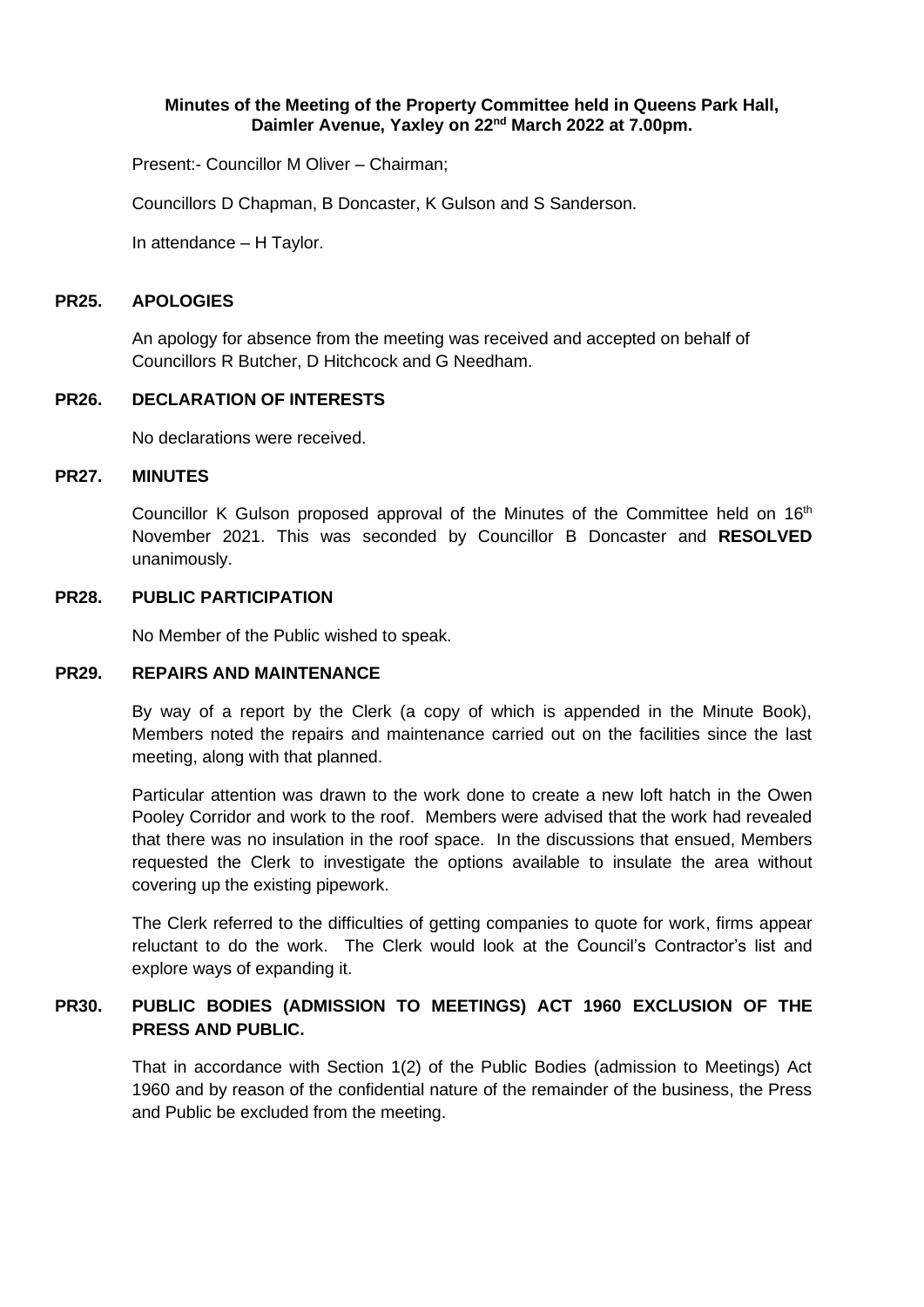It was proposed by Councillor K Gulson, seconded by Councillor R Doncaster and unanimously **RESOLVED** that the meeting should be closed to the public and press at 7.25pm.

## **PR31. SECONDARY GLAZING OWEN POOLEY HALL**

With the assistance of a report by the Clerk (a copy of which has been appended in the Annex to the Minute Book), consideration was given to information gathered relating to the proposal to install secondary glazing for the Owen Pooley Hall. Members were given expected costs for the smaller windows and were advised that they would require decorating internally before any secondary units were fitted. If the secondary glazing was to go ahead some thought would need to be given to the problem of condensation and as to whether the larger window overlooking the entrance to the car park can have a unit installed. Whereupon, it was proposed by Councillor M Oliver, seconded by Councillor D Chapman and unanimously **RESOLVED** that arrangements be made to have the internal windows decorated and once completed the possible installation of secondary glazing units be considered further.

## **PR32. PUBLIC BODIES (ADMISSION TO MEETINGS) ACT 1960 RE-ADMITTANCE OF THE PRESS AND PUBLIC.**

That in accordance with Section 1(2) of the Public Bodies (Admission to Meetings) Act 1960 and by reason of the confidential nature of the remainder of the business being concluded, the Press and Public be re-admitted to the meeting.

It was proposed by Councillor R Doncaster and seconded by Councillor D Chapman that the press and public should be readmitted to the meeting.

Meeting closed at 7.35pm

Signed ……………………………………………………………

Chairman.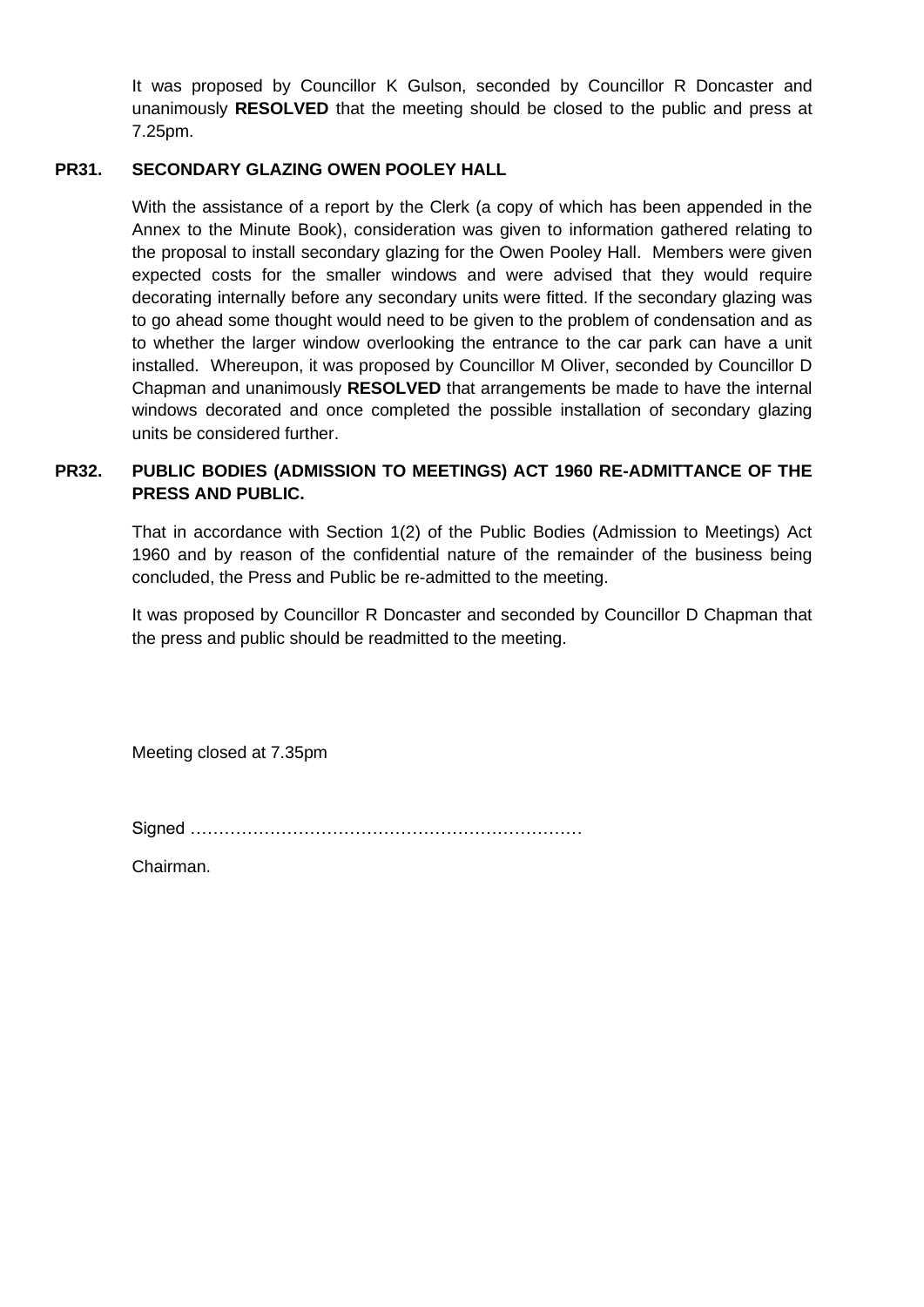## **YAXLEY PARISH COUNCIL PROPERTY COMMITTEE**

## **DATE: 21st JUNE 2022**

## **SUBJECT: REPAIRS AND MAINTENANCE**

#### **PURPOSE OF REPORT**

To inform Members of the repairs and maintenance carried out on the facilities since last reported and that planned.

## **MAINTENANCE AND REPAIRS CARRIED OUT**

Since the last meeting a considerable amount of time and work has been spent improving the plumbing to the toilets to the Austin Hall and Owen Pooley corridor. This work has included replacing the urinal waste, drainage pipes, solenoid, valves and pipework in the gents. A new cistern for the female cubicle and new taps in the sink of the Owen Pooley girls toilet. There is still signs of a damp area on the female cubicle, the cistern is showing signs of condensation inside the lid and the next step will be to lift the cistern from the wall.

The improvements identified in the Fire Alarm testing report have been done, with new emergency lighting in the toilet area and corridor of the Austin Hall.

A new fire alarm box has been fitted at Queens Park as the old one became too muffled to hear.

The Annual legionnaires testing has been completed by an external company.

#### **DAMAGE TO QUEENS PARK HALL**

Two sections of wall of Queens Park Hall have been rebuilt following an accident involving a car hitting the building. The cost of the work has been covered by the Parish Council's insurance. The internal making good will be undertaken as part of the decoration work approved by Full Council at their May meeting.

#### **PLANNED WORK**

The Owen Pooley Hall window frames internally will be repainted in August as will the ceilings of the changing rooms at Queens Park. Quotes are being sourced to replace the flooring in the kitchen and toilets off the Austin Hall.

#### **RECOMMENDATION**

• That the report be received and the contents noted.

## **Helen Taylor Clerk to Yaxley Parish Council**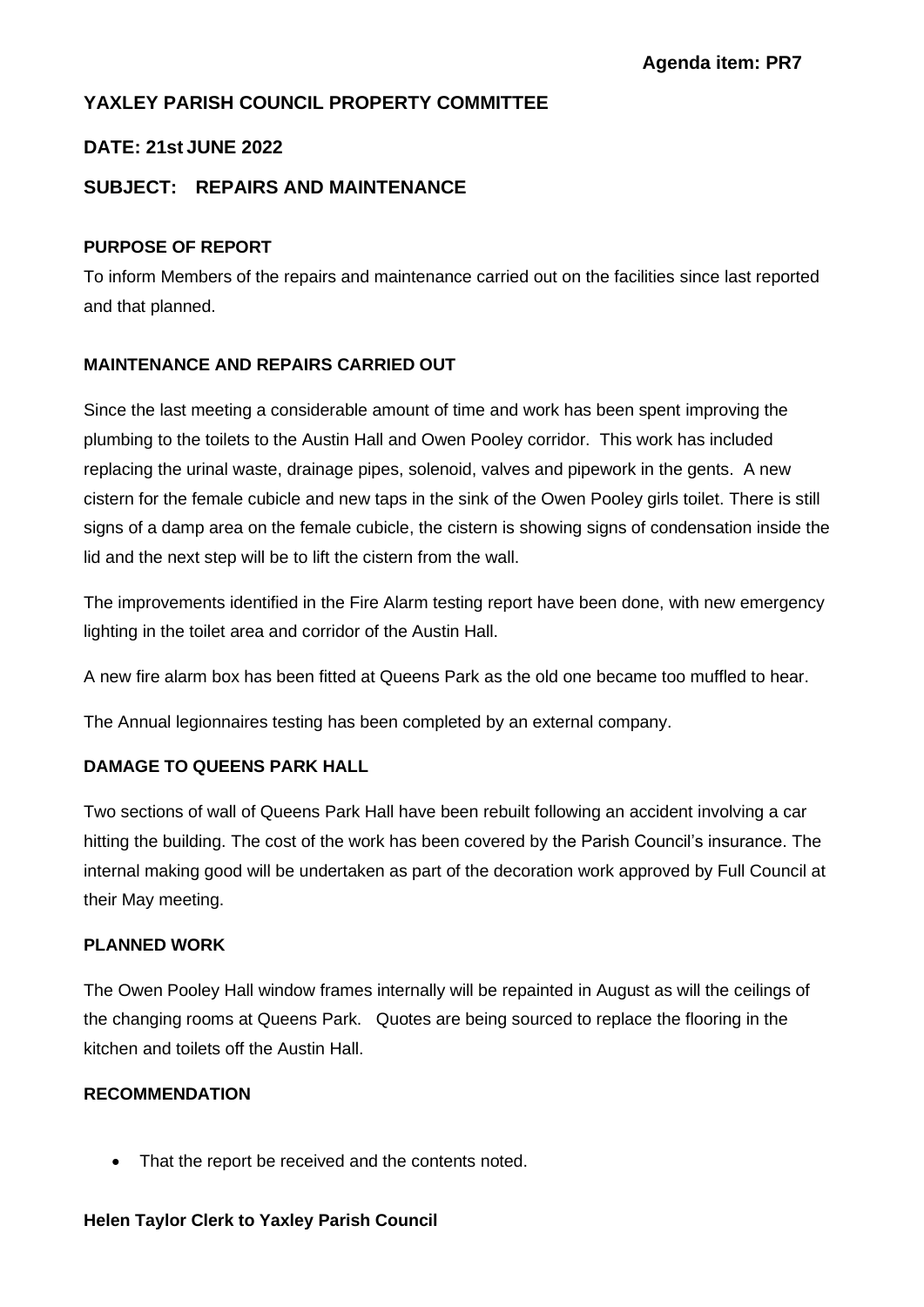Filip ARGISTER HATCHING ARMSH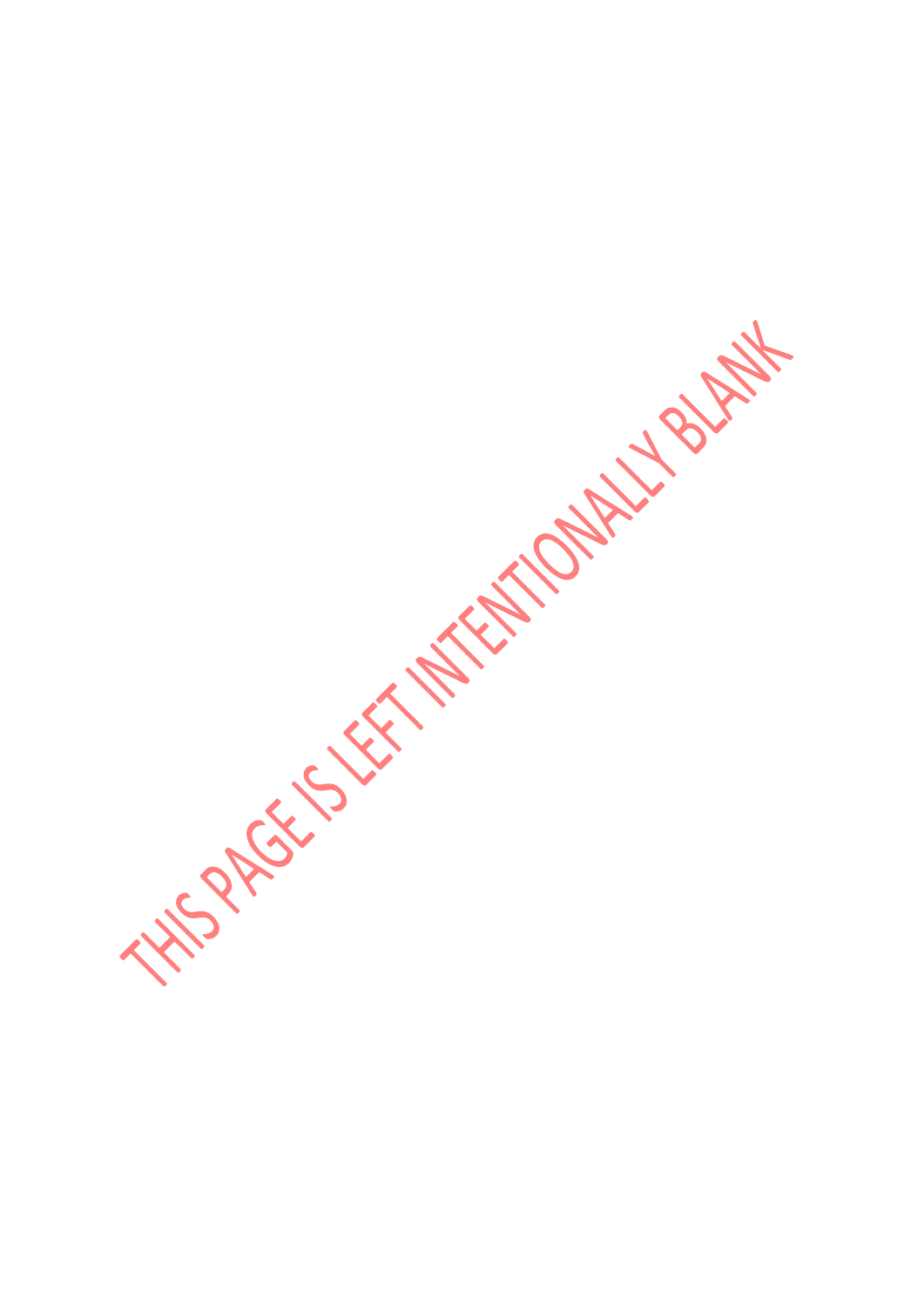## **Regular Hall Hirers – June 2022 PR8**

|           | <b>Queens Park</b>                                                                                                                                              | <b>Austin Hall</b>                                                                                                                                                          | <b>Owen Pooley</b>                                           |
|-----------|-----------------------------------------------------------------------------------------------------------------------------------------------------------------|-----------------------------------------------------------------------------------------------------------------------------------------------------------------------------|--------------------------------------------------------------|
| Monday    | <b>FOC</b> Monday Morning Coffee<br>$\bullet$<br>Club<br>$10am - 12pm$<br><b>NEW</b> Yaxley Stay and Play<br>$12.45$ pm $- 2.45$ pm                             | <b>Slimming World</b><br>$\bullet$<br>$4pm - 8.30pm$                                                                                                                        | <b>Stretton Pre School</b><br>$\bullet$<br>$8am - 3.30pm$    |
| Tuesday   | <b>NEW Reed Wellbeing</b><br>$\bullet$<br><b>Diabetes Prevention Programme</b><br>9am - 11am (Once a month)<br><b>Yaxley Health Visitors</b><br>$12.30pm - 3pm$ | <b>FOC</b> Age Well Club<br>$\bullet$<br>$9am - 12pm$<br><b>FOC</b> Welcome Club<br>$1pm - 3.45pm$<br><b>NEW Torikai Martial Arts</b><br>$\bullet$<br>$6.30$ pm $- 8.30$ pm | <b>Stretton Pre School</b><br>$\bullet$<br>$8am - 3.30pm$    |
| Wednesday |                                                                                                                                                                 | Zumba<br>$\bullet$<br>$7.15 \text{pm} - 8.45 \text{pm}$                                                                                                                     | <b>Stretton Pre School</b><br>$\bullet$<br>$8am - 3.30pm$    |
| Thursday  | <b>Yaxley Parent and Toddlers</b><br>$9am - 11am$<br><b>NEW Yaxley WI</b><br>$1.30 \text{pm} - 4.30 \text{pm}$ (Once a month)                                   |                                                                                                                                                                             | <b>Stretton Pre School</b><br>$\bullet$<br>$8am - 3.30pm$    |
| Friday    | Jo Jingles<br>$\bullet$<br>$9am - 12.45pm$                                                                                                                      | <b>NEW</b> Zumba Toning<br>$\bullet$<br>$6.15$ pm $- 7.45$ pm                                                                                                               | <b>Stretton Pre School</b><br>$\bullet$<br>$8am - 3.30pm$    |
| Saturday  |                                                                                                                                                                 | Dogs Trust<br>$\bullet$<br>$8.30$ am $- 12.30$ pm                                                                                                                           | <b>FOC</b> Pit-Stop<br>$\bullet$<br>9am - 1pm (Once a month) |
| Sunday    | Dayspring Christian Centre<br>$\bullet$<br>$9.10$ am $- 12.10$ pm                                                                                               |                                                                                                                                                                             |                                                              |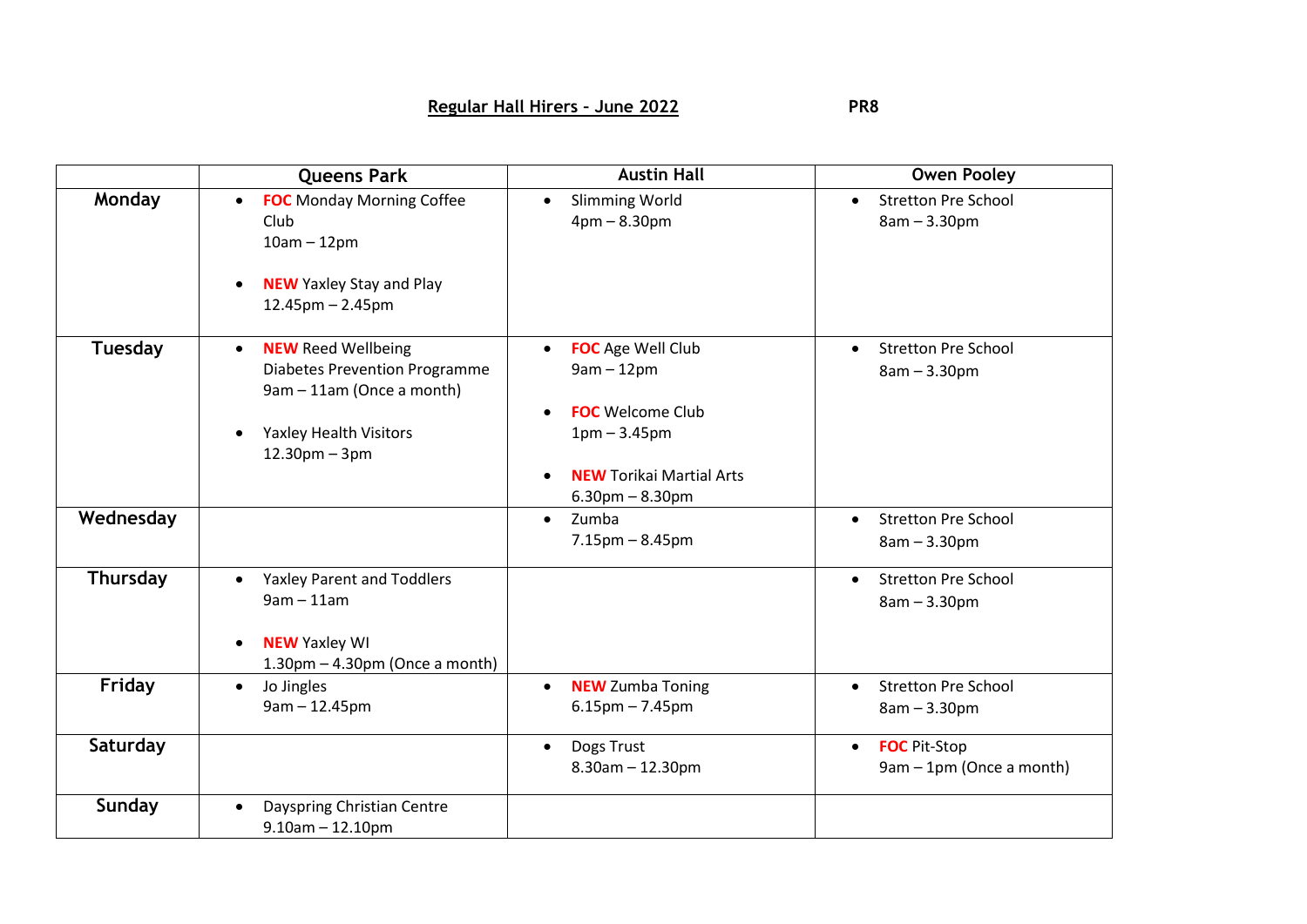## **COMING SOON**

• Reed Wellbeing's second clinic will begin on Wednesday 6<sup>th</sup> July 2022 at Queens Park from 9am - 12.30pm. The first four sessions are fortnightly, followed by nine monthly clinics.

**NEW** - the booking has started since the last regular hall hirer update in July 2021.

**FOC** – free of charge booking.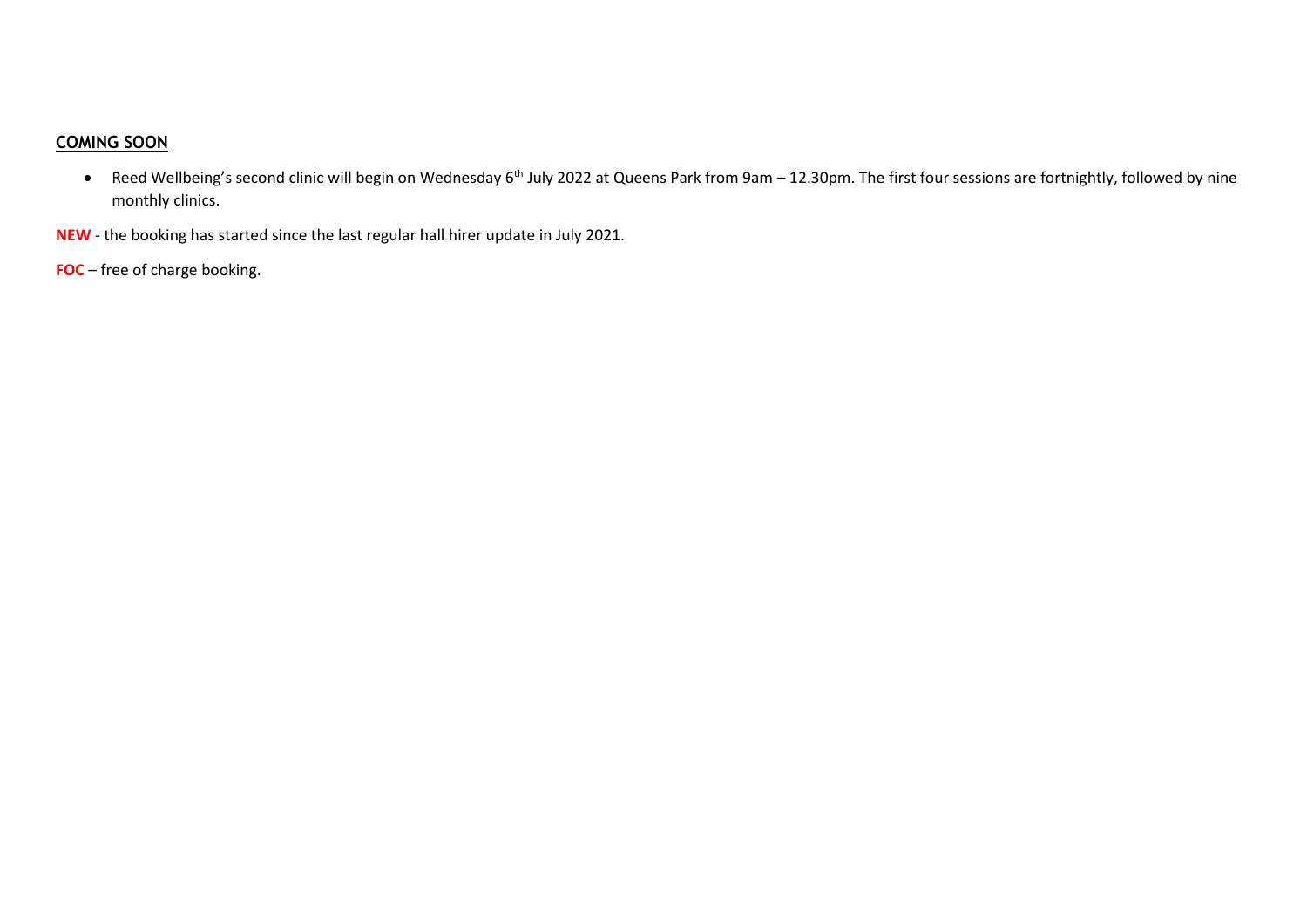## **YAXLEY PARISH COUNCIL – PROPERTY COMMITTEE**

## **DATE: 21 st June 2022**

## **SUBJECT: REVIEW OF FEES AND CHARGES FOR USE OF THE COUNCIL'S BUILDINGS.**

### **PURPOSE OF REPORT**

To provide information to Members to enable them to review the hire charge for the halls.

## **BACKGROUND**

The Internal Auditor would expect the Council to review its fees annually, even if it results in the pricing remaining the same. The hourly rate for the main halls (Austin, Owen and Queens Park) was increased on 1<sup>st</sup> February 2022 by a £1.00. Prior to this there was an increase on 1<sup>st</sup> January 2019 for the Owen Pooley and Austin Hall rates were increased by a £1.00 a hour at weekends and 50p during the week, there was no increase in 2020 or 2021.

## **CURRENT RATES/PROPOSED RATES**

All the halls are now back up and running and a review of the fees is required. The proposed rates below reflect the increased energy costs, maintenance and staffing costs. Comparisons have been made with Huntingdon Town Council facilities, CSK Church, Hampton and St Bs and the Parish Councils facilities are very reasonable. It is suggested that the Austin Hall be increased by £2.00 (given its size, popularity and costs to hire similar halls) and the other facilities £1.00:

| <b>Facility</b>                          | <b>Current Rate</b> | <b>Proposed Rate</b> |
|------------------------------------------|---------------------|----------------------|
|                                          | $1st$ Feb 22        | $1st$ Jan 23         |
| Pavilion - Monday to Friday              | £8.00 per hour      | £8.00 per hour       |
| Pavilion - Saturday & Sunday             | £9.00 per hour      | £9.00 per hour       |
| Pavilion deposit for Party Hire          | £120.00             | £120.00              |
| Owen Pooley Hall Monday to Friday        | £15.00              | £16.00 per hour      |
| Owen Pooley day rate Monday to Friday    | £110                | See note below       |
| Owen Pooley Saturday and Sunday          | £17.50              | £18.50 per hour      |
| Owen Pooley day rate Saturday and        | £122.00             | See note             |
| Sunday                                   |                     |                      |
| Owen Pooley hall hire after 10.00pm      | £30.00 per hour     | £31.00 per hour      |
| Owen Pooley Hall deposit for party hire  | £120.00             | £120.00              |
| Austin Hall - Monday to Friday           | £17.50              | £19.50 per hour      |
| Austin Hall day rate Monday to Friday    | £125.00             | See note             |
| Austin Hall day rate Saturday and Sunday | £154.00             | See note             |
| Austin Hall - Saturday and Sunday        | £21.50              | £23.50 per hour      |
| Austin Hall hire after 10.00pm           | £30.00 per hour     | £32.00 per hour      |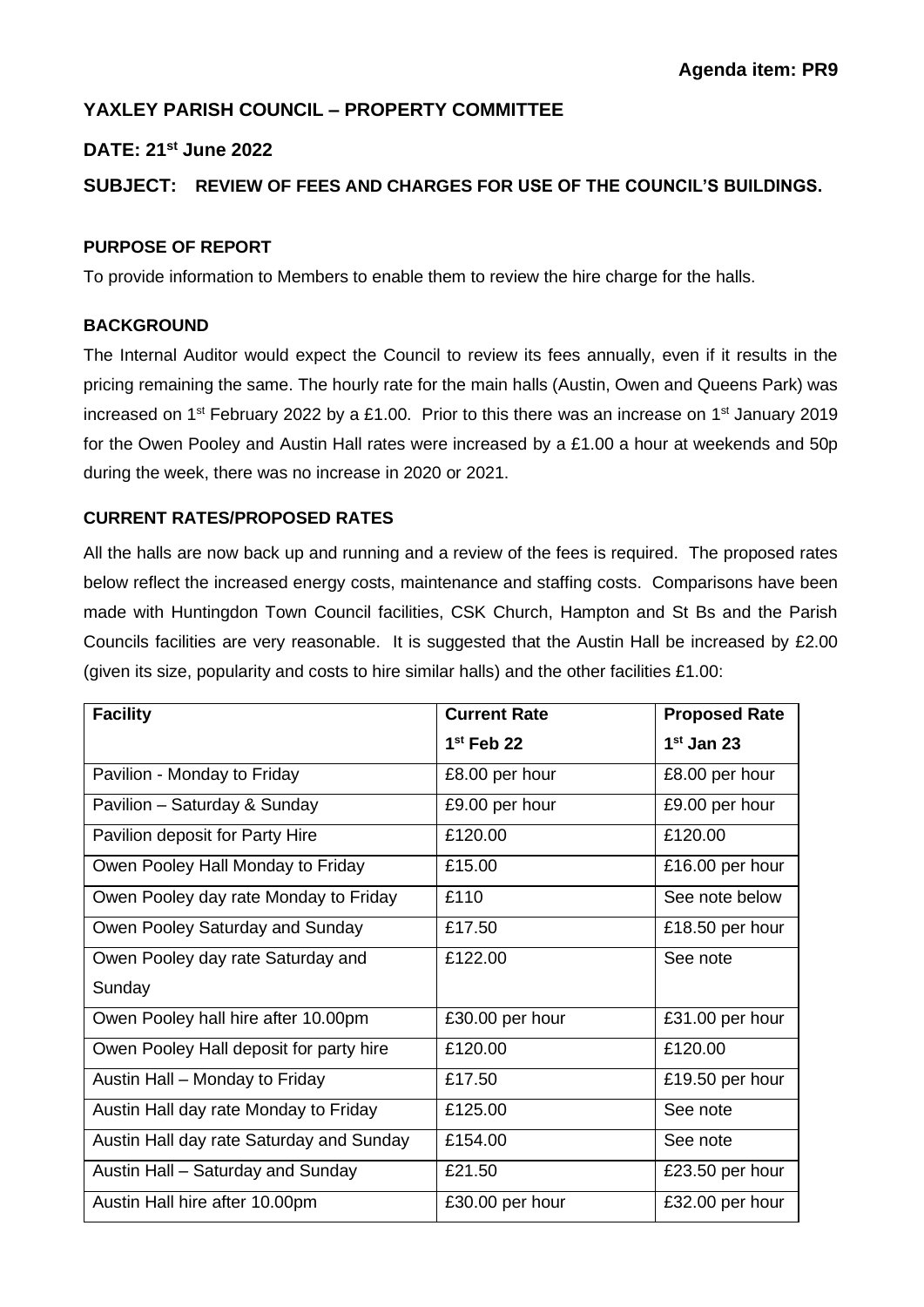| Austin Hall deposit for party hire            | £120.00         | £120.00         |
|-----------------------------------------------|-----------------|-----------------|
| Queens Park Hall - Monday to Friday           | £16.50          | £17.50 per hour |
| Queens Park Hall day rate Monday to<br>Friday | £120.00         | See note        |
| Queens Park Hall - Saturday and Sunday        | £21.00 per hour |                 |
| £20.00                                        |                 |                 |
| Queens Park day rate Saturday and             | £149.00         | See note        |
| Sunday                                        |                 |                 |
| Queens Park hire after 10.00pm                | £30.00 per hour | £31.00 per hour |
| Queens Park Hall deposit for party hire       | £120.00         | £120.00         |
| Caretaker late lock up fee (after 10.00pm)    | £20.00          | £20.00          |
| Chambers                                      | £10.00          | £10.00 per hour |

It was previously agreed by this Committee in February 2015 that Stretton Pre School be awarded a 20% discount on their weekday bookings. Up until July 2019, Stretton used both the Austin and Owen Pooley Hall but in the past three years have only used the Owen Pooley Hall and occasionally the Council Chambers for meetings. Discussions have been held with Stretton regarding hire rates and a verbal report will be given at the meeting. Stretton Pre School has an agreement that we give them 6 months notice of any increase in fees, therefore the proposed changes would take effect from 1st January 2023.

With regard to the day rate, it is suggested that rather than advertising a flat day rate that we move to one hour free for bookings of 8 or more hours. This would make it a lot easier to calculate.

The Clerk also has discretionary powers to award a 5% discount for regular charitable weekend users of the halls, e.g the dogs trust who hire the Austin Hall every Saturday.

Our regular Monday hirer (Slimming World) requires the hall on 50 weeks of the year and this results in the hall being opened on a Bank Holiday, as there is no Bank Holiday rate it is suggested that bank holidays be charged as a weekend rate. It should be noted that the facilities are only available on a Bank Holiday to regular weekly hirers.

The Austin Hall being the largest hall is the most sought after for weekend and evening hirers and Slimming World relocated from Queens Park to the Austin Hall in March. Queens Park is used for the WI meetings, toddler groups, baby development sessions, diabetic clinics and a local church group.